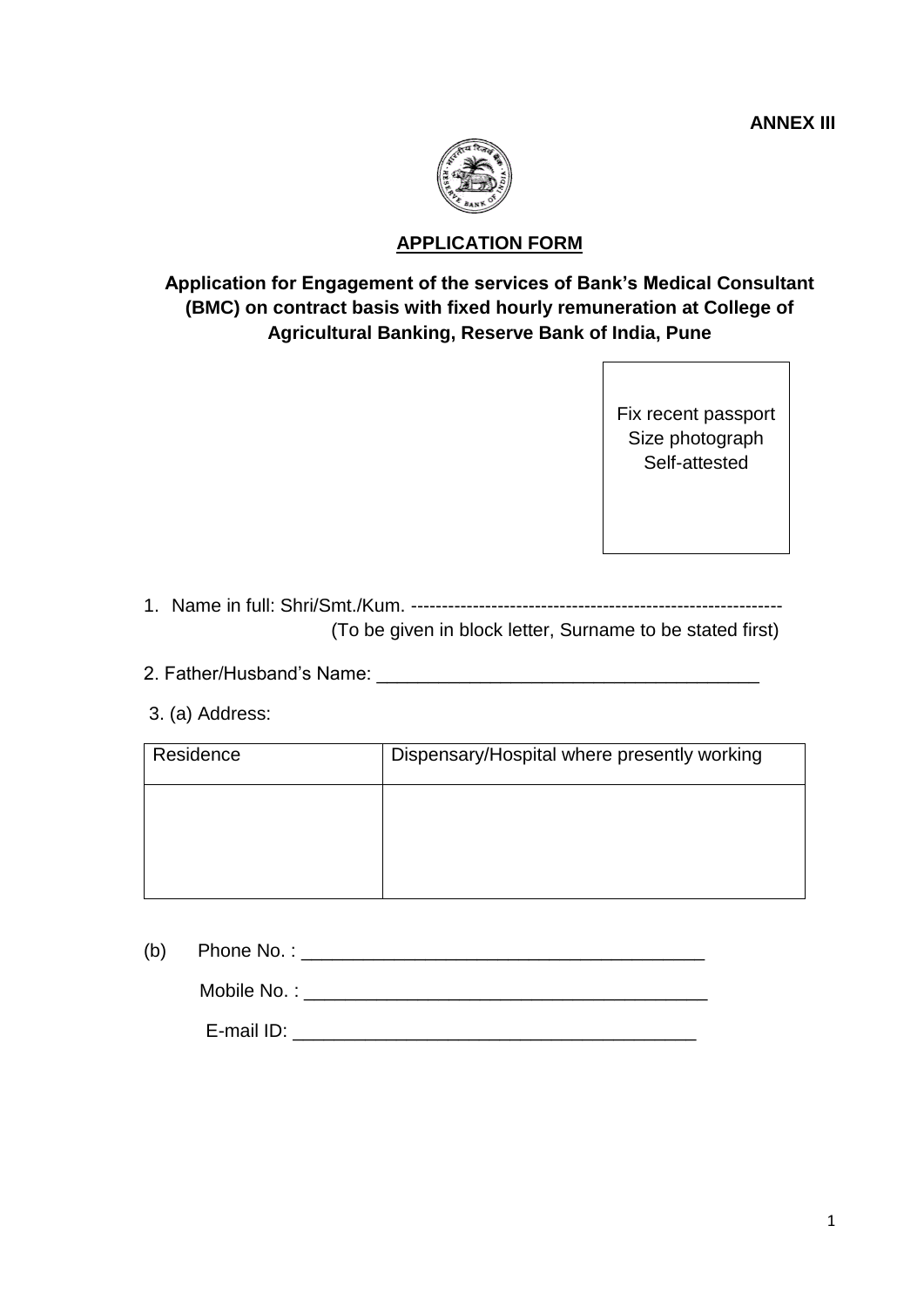(c) Approximate distance from the Bank's Dispensary located at:

| Address                    | <b>Distance from Residence</b><br>(in Kms.) | <b>Distance from Dispensary</b><br>/Hospital where presently |
|----------------------------|---------------------------------------------|--------------------------------------------------------------|
|                            |                                             | working (in Kms.)                                            |
| College of Agricultural    |                                             |                                                              |
| Banking, Reserve Bank      |                                             |                                                              |
| of India, University Road, |                                             |                                                              |
| Shivaji Nagar, Pune-       |                                             |                                                              |
| 411016.                    |                                             |                                                              |
|                            |                                             |                                                              |

4. Date of Birth and age as

On January 01, 2022:

- 5. Place of birth and domicile:
- 6. Nationality:
- 7. Whether belongs to OBC: Yes / No
- 8. Educational Qualifications:

(Indicate Degree/Diploma obtained, in the order of highest to least)

| Degree/Diploma | University / Board | Year of<br>Passing | Class /<br>Rank |
|----------------|--------------------|--------------------|-----------------|
|                |                    |                    |                 |
|                |                    |                    |                 |
|                |                    |                    |                 |
|                |                    |                    |                 |
|                |                    |                    |                 |

9. Particulars of any other Courses in medical field by the applicant:

| <b>Course Name</b> | Institute | Year of<br>Completion |
|--------------------|-----------|-----------------------|
|                    |           |                       |
|                    |           |                       |

| D. | $\begin{array}{c c c c c c} & D & M & M & Y \end{array}$ |  | $\mathsf{I} \mathsf{V}$ | $\sqrt{ }$ |  |
|----|----------------------------------------------------------|--|-------------------------|------------|--|
|    |                                                          |  |                         |            |  |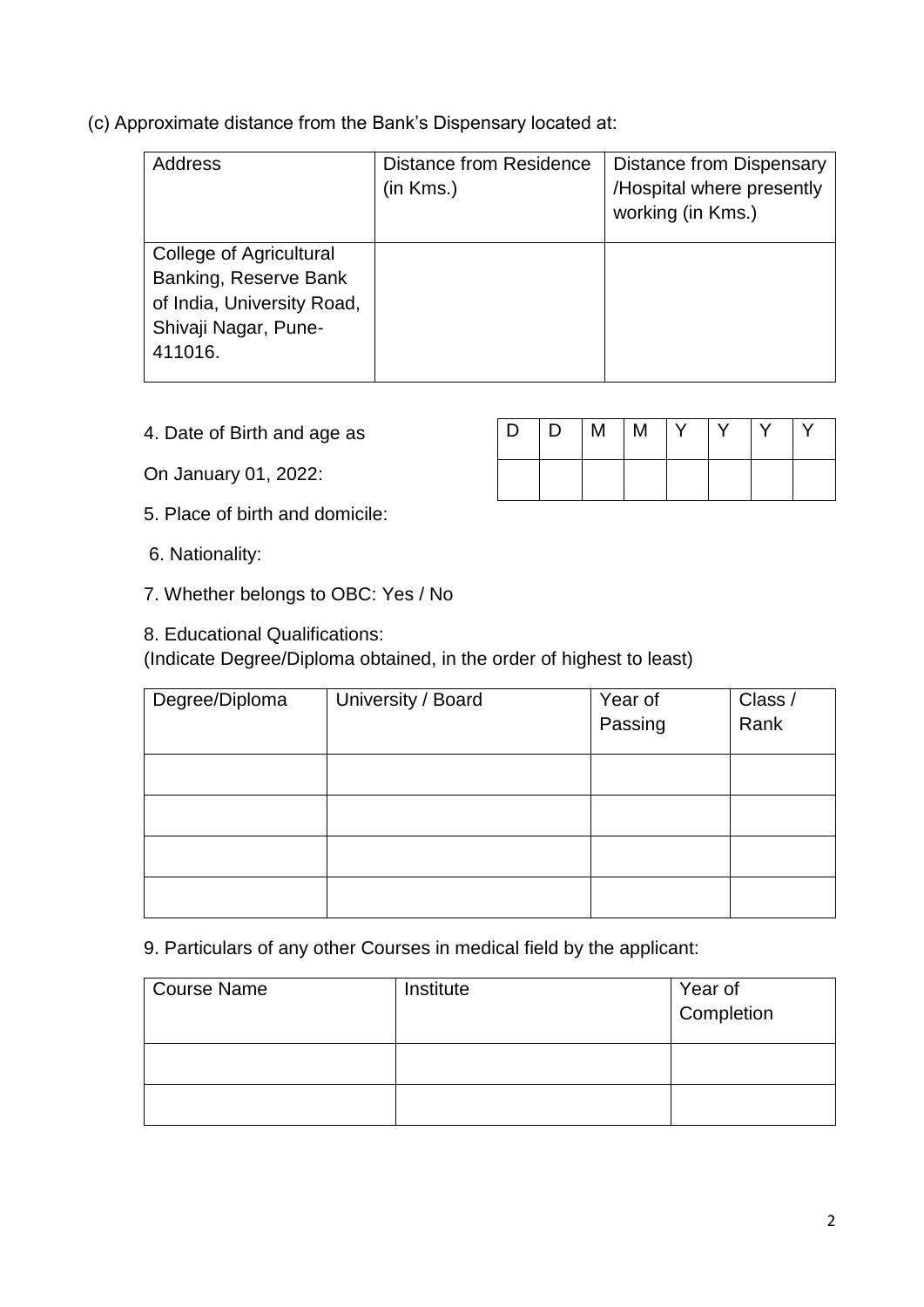## 10. Details of Experience

(Experience after graduation should only be stated)

| Experience                               | From | To | Period |         |
|------------------------------------------|------|----|--------|---------|
|                                          |      |    | Year/s | Month/s |
| In Hospital / Clinic<br>(as a Physician) |      |    |        |         |
| As General<br>Medical<br>Practitioner    |      |    |        |         |

11. Any other factors which the Applicant would like to bring into account for considering his/her Application

I hereby declare that all the information and particulars given by me in this application form are true, complete & and correct to the best of my knowledge and belief. I understand that if at any stage, it is found that any information given in the application is incorrect or false or if any material information or particulars have been suppressed or omitted therefrom or that I do not satisfy the eligibility criteria according to the Bank, my candidature / engagement / appointment is liable to be cancelled / terminated without notice or compensation in lieu thereof. I have read and understood the stipulations given in the advertisement and hereby undertake to abide by them.

Place:

Date: (Signature of the applicant)